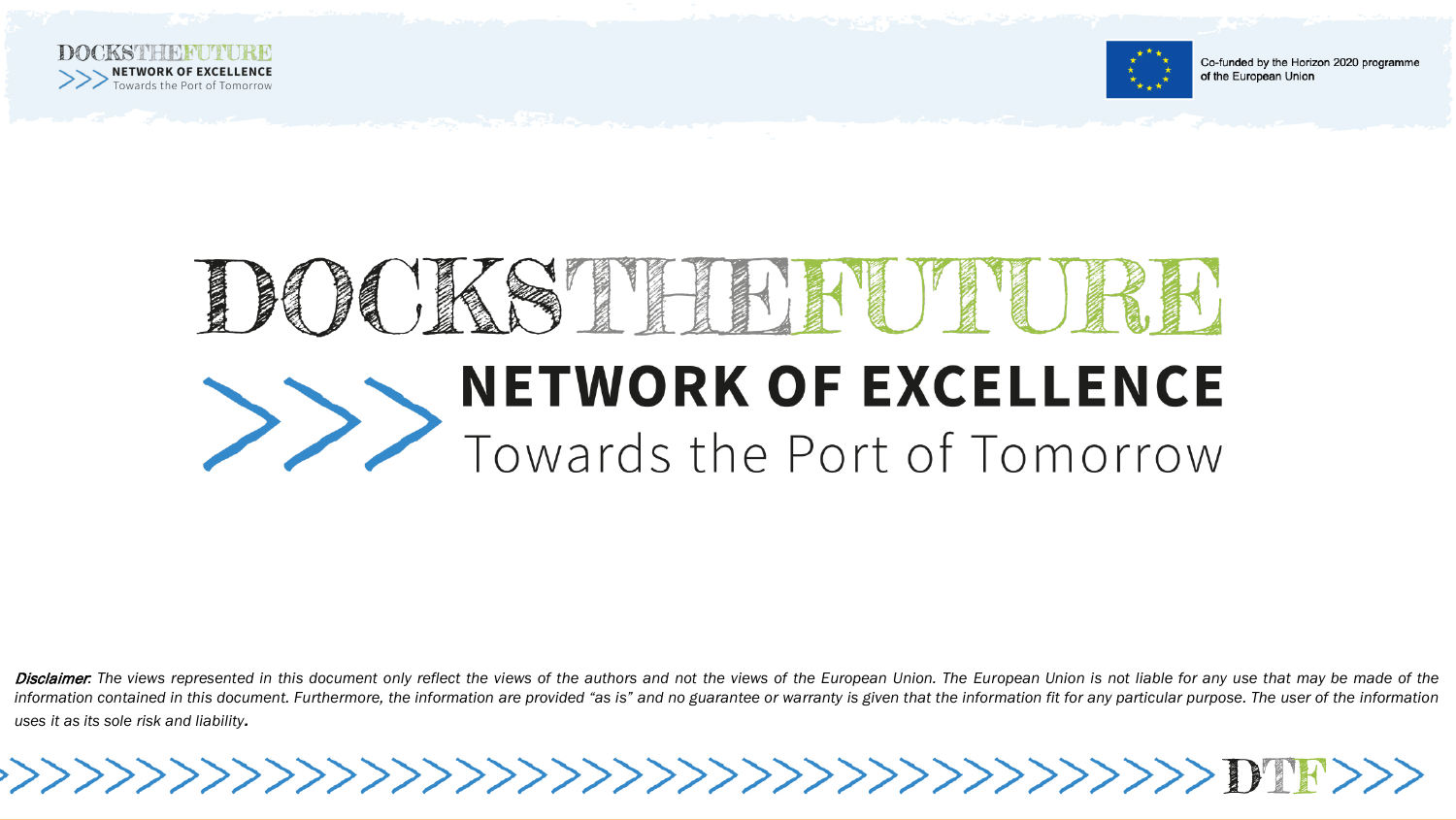



Co-funded by the Horizon 2020 programme of the European Union

- $\Box$  The Network: goals and core topics
- What the Network offers to its members
- Memberships (ongoing update)
- Activities and ideas for the future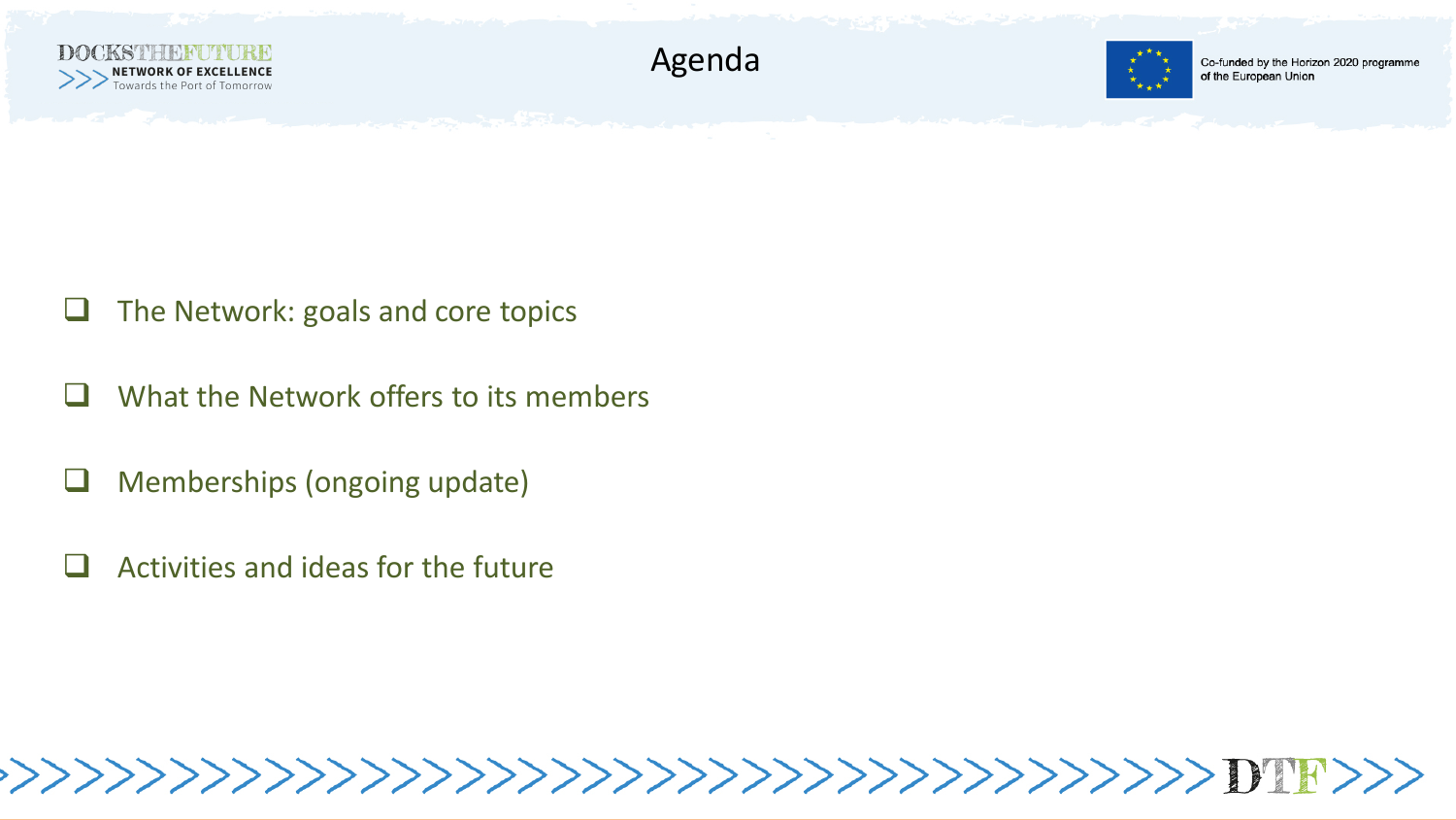

The Network: goals and core topics



Co-funded by the Horizon 2020 programme of the European Union

The DocksTheFuture Network of Excellence is a tool **supporting ports to develop innovative projects to achieve their sustainable targets, based on the opportunities deriving from funding programmes** such as the ones promoted by the Green Deal.

- It shall promote ideas for the Port of the Future, inspired by other ongoing initiatives and proposals and have a **leading and proactive role in the process of overcoming the industry challenges** of today and tomorrow, also in order to implement cofunded projects and support policy changes;
- It shall speed up the distribution of practical innovative ideas, hasten the spread of best practices, promoting **new technologies to innovate the business** and the whole port industry;
- It **shall enrich the dialogue with and among other organisations** such as the European Technology Platforms, international associations and maritime clusters – without any kind of competition character.

The setup of the Network is based on **ports** participation while **other maritime and logistics actors** will be invited to join and contribute to the activities based on their willingness to cooperate.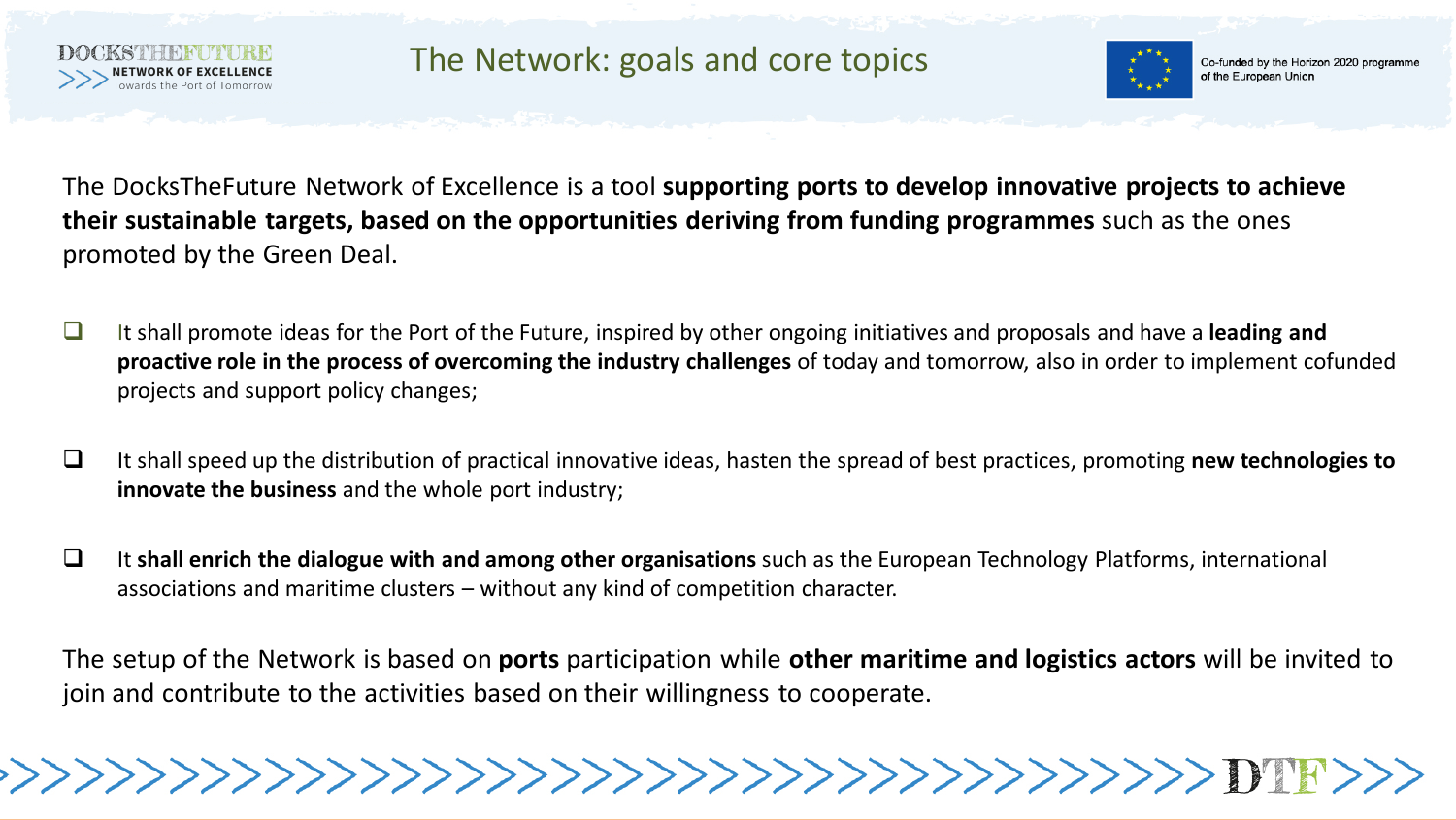



The core topics the Network focus on essential parts of the **EU Green Deal** founding elements clearly relates to port industry:

- $\square$  Supplying clean, affordable and secure energy to any port related transport means
- $\Box$  Mobilising the community and the industry for a clean and circular economy
- $\Box$  Building and renovating port infrastructures in an energy and resource efficient way
- $\square$  Supporting smart digital seamless solutions for the entire port community
- $\Box$  Accelerating the shift to sustainable & smart mobility to achieve a 90% reduction in transport emissions by 2050

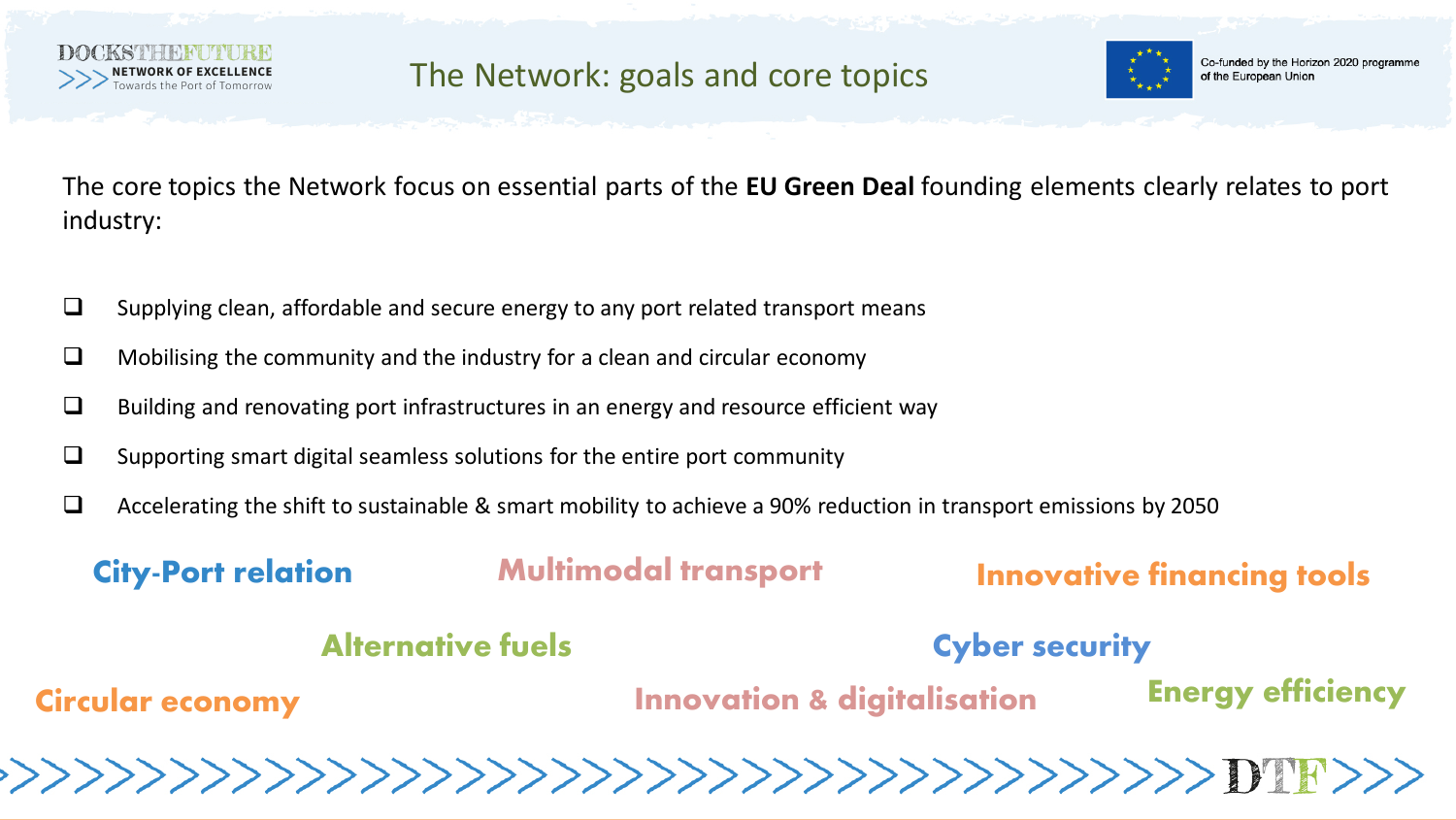

## Memberships (ongoing update)



Co-funded by the Horizon 2020 programme of the European Union













**Irish Maritime Development Office** 



Autorità di Sistema Portuale del Mare Adriatico Orientale Porti di Trieste e Monfalcone







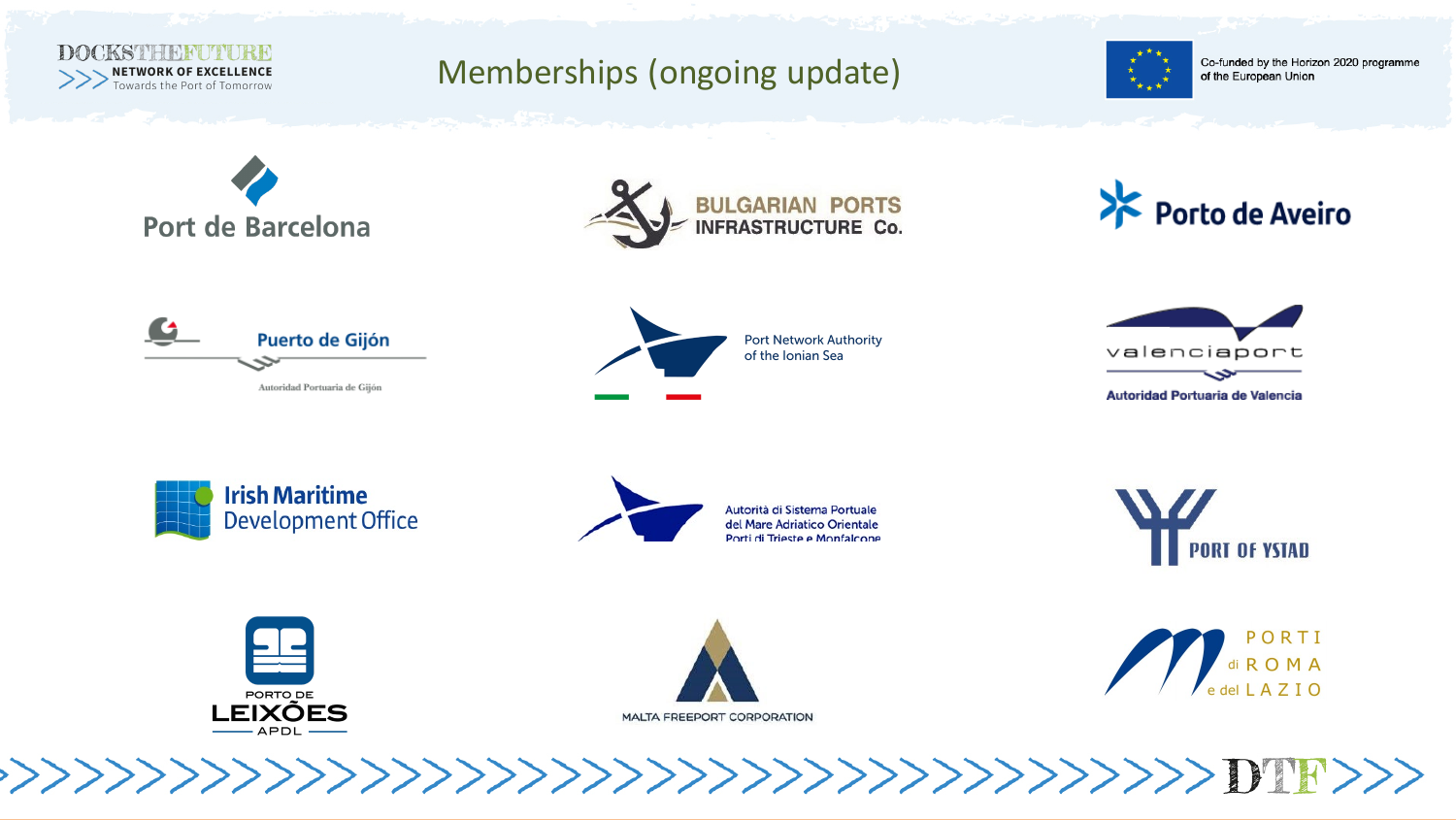



In July 2020, DockstheFuture launched the Network of Excellence to the Maritime e Port Community: since then we have received continuous requests for memberships and we have start to work together to pursue common goals taking advantage of new business opportunities. Among the activities already launched:

- Recruitment of additional NOE friends representing the *Network of Excellence Extended Community*
- Monthly *"Think Factory"* specific insights which the aim to inform on opportunities linked to EU funding, reflecting on them and discussing on possible new projects and initiatives

 Exclusive event dedicated to NoE within *[Connecting Eu Insights](https://www.connectingeuinsights.net/)*, a week-long event composed by virtual meetings designed to gain an accurate and deep understanding of pivotal topics for the development of the maritime industry and its green transition

In addition, in these months we are working on the 2021 plan activities concerning:

- $\Box$  Launch of new services
- **Participation and contribution to biyearly DockstheFuture events 2021**
- $\Box$  Liaison with international experts and partners